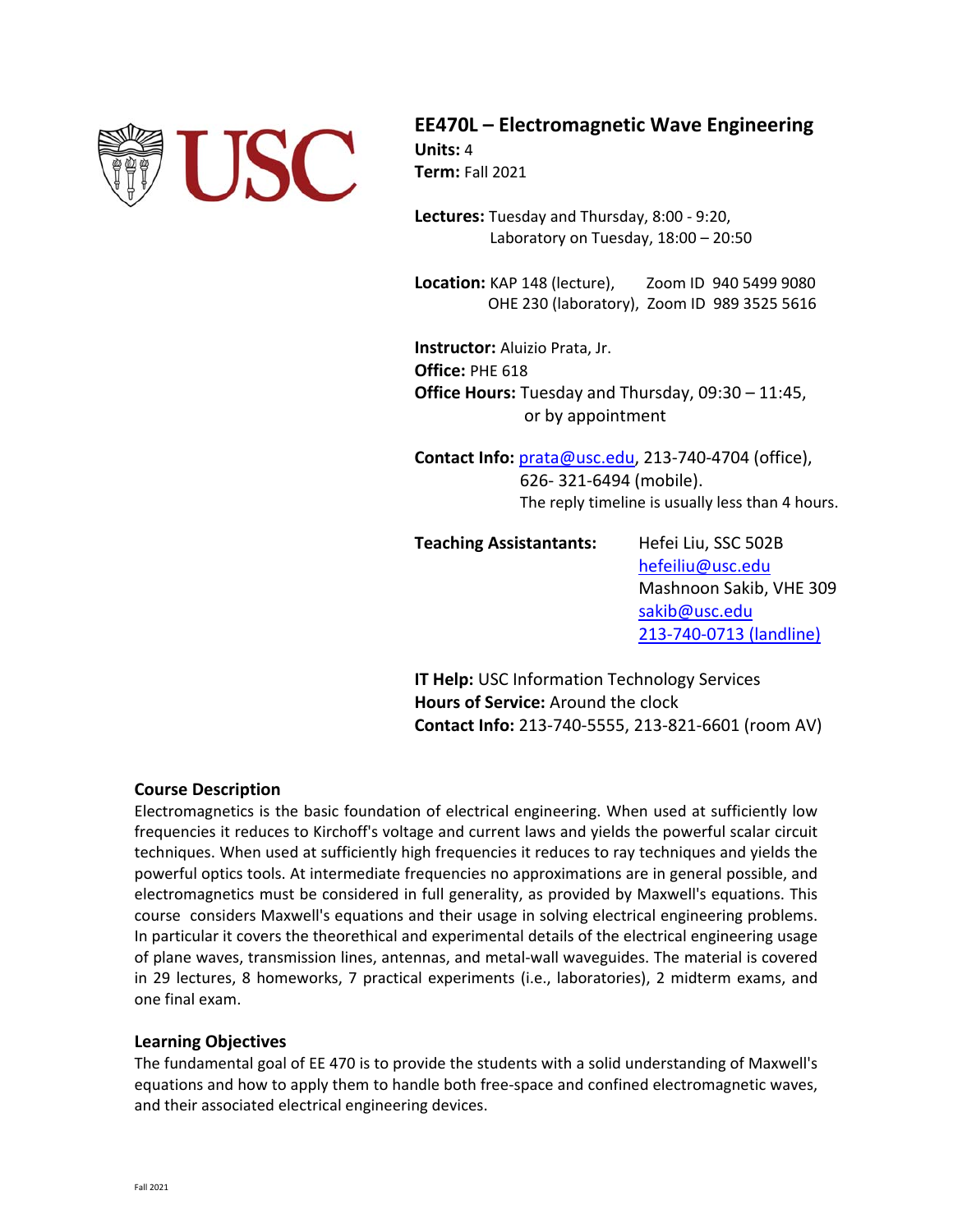# **Prerequisite:** USC's EE 370L or equivalent **Co‐Requisite:** None **Concurrent Enrollment:** None **Recommended Preparation**: Proficiency on the prerequisite class and also excellent familiarity with Matlab

### **Course Notes**

This course has 29 lectures, 8 homeworks, 7 practical experiments (i.e., laboratories), 2 midterm exams, and one comprehensive final exam covering all the material learned. A letter grade will be derived from all the homeworks, projects, and exams. Copies of lecture materials and other class information will be posted on Blackboard. Whenever applicable practical demonstrations will be used to connect the theorical material presented with its practical applications.

### **Technological Proficiency and Hardware and Software Required**

The course will be offered in a traditional classroom setting, and when required, through a suitable televised process (e.g., using Zoom). The laboratories will be conducted by a combination of on‐campus lectures (in one of our laboratory class rooms), as well as at home (the students will be provided with take‐home laboratory kits). The laboratories are not expected to be completed at the allocated in-class sessions; like all the homeworks, the laboratories are to be completed outside the classroom times.

### **Required Readings and Supplementary Materials**

The class textbook is David K. Cheng, *Field and Wave Electromagnetics*, second edition (ISBN: 0‐201‐12819‐5).

## **Description and Assessment of Assignments**

Either weekly or bi-weekly homeworks and laboratories exercising the material covered in class are assigned throughout the semester. These homeworks and laboratories must be completed individually by the students. The homeworks and laboratories are due about one to two weeks after they are assigned (depending on the work involved). The homeworks and laboratories will then be graded and returned to the students about one week after they were received. All assignments must be completed individually by the students.

### **Grading Breakdown**

| <b>Assessment Tool (assignments)</b> | <b>Points</b> | % of Grade |
|--------------------------------------|---------------|------------|
| 8 Homeworks                          | 20            | 20         |
| 7 laboratories                       | 20            | 20         |
| Two Midterm Exam                     | 30            | 30         |
| <b>Final Exam</b>                    | 30            | 30         |
|                                      |               |            |
| <b>TOTAL</b>                         | 100           | 100        |
|                                      |               |            |

### **Grading Scale**

The course final grades will be determined using the class average and the standard deviation. The number of points associated with the class average determines the B grade value and the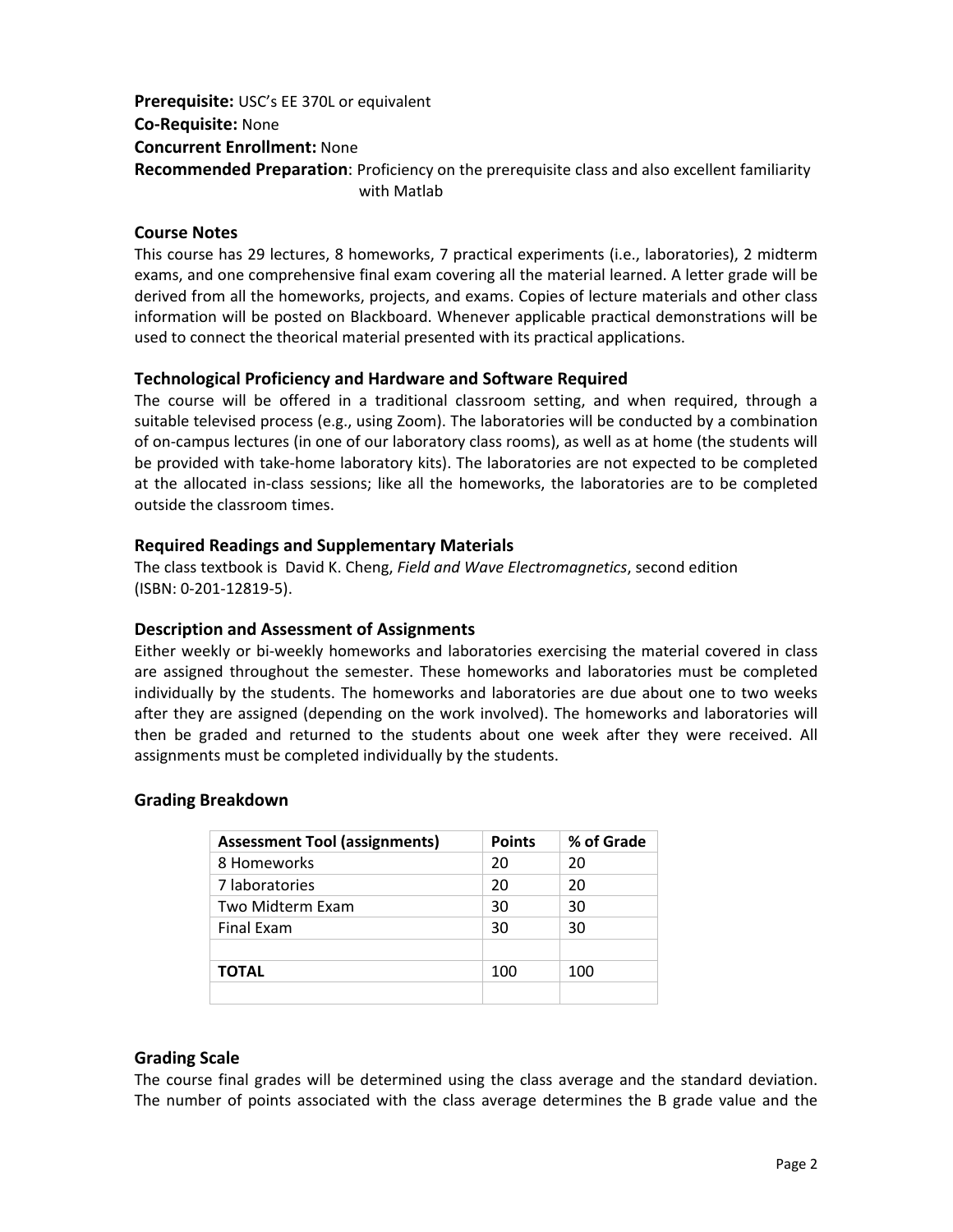number of points associated with the standard deviation determines the spacing between adjacent letter grades.

### **Assignment Submission Policy**

When completed, the homework assignments and laboratory reports should be printed and submitted by the students in class (before the deadline). No email submission is accepted.

The specific due date and time of each homework and laboratory will be assigned with the corresponding homeworks and laboratories.

### **Grading Timeline**

The homeworks and laboratories will be graded and returned to the students about one week after they were received by the instructor.

### **Additional Policies**

No late submissions of homeworks or laboratories will be tolerated. It is expected that the students will attend all classes in person, as opposed to just watch a recorded version of the lectures, if available.

### **Course Schedule: A Weekly Breakdown**

|                                    | <b>Topics covered</b>                                                                                                                          | <b>Readings</b><br>and<br>Preparation                         | <b>Assignments</b>                                                                                                                                                                    | <b>Due dates</b>             |
|------------------------------------|------------------------------------------------------------------------------------------------------------------------------------------------|---------------------------------------------------------------|---------------------------------------------------------------------------------------------------------------------------------------------------------------------------------------|------------------------------|
| Week 1<br>Aug. 24<br>To<br>Aug. 26 | Time-dependent<br><b>Maxwell's Equations</b><br>in integral and<br>differential forms.<br>Boundary<br>conditions.                              | 7-3 and 7-5                                                   | HWK $01 -$ start on<br>Aug.26                                                                                                                                                         |                              |
| Week 2<br>Aug. 31<br>To<br>Sep. 02 | Maxwell's equations<br>in phasor form.<br>Wave equation.<br>Plane waves.<br>Polarization.                                                      | $7-6.2, 7-7.1, 7-$<br>$7.2, 7-7.3, 8-1,$<br>8-2, 8-2.2, 8-2.3 | HWK 02 - start on Sep.<br>02                                                                                                                                                          | $HWK$ 01 – due on<br>Sep. 02 |
| Week 3<br>Sep. 07<br>To<br>Sep. 09 | Constitutive<br>parameters. Plane<br>waves in material<br>media. Poynting<br>theorem. Plane<br>waves impinging<br>normally on an<br>interface. | 8-3 (skip 8-3.3),<br>8-5, 8-5.1, and<br>$8-6$                 | HWK 03 - start on Sep.<br>09<br>Lab $01$ – start on Sep. 07<br>- Vector network<br>analyzer fundamentals<br>and the high-frequency<br>characteristics of passive<br>circuit elements. | HWK 02 - due on<br>Sep. 09   |
| Week 4<br>Sep. 14<br>To<br>Sep. 16 | Standing waves.<br>Plane waves<br>impinging obliquely<br>on an interface.                                                                      | 8-7 through<br>$8 - 10$                                       |                                                                                                                                                                                       | $HWK$ 03 - due on<br>Sep. 16 |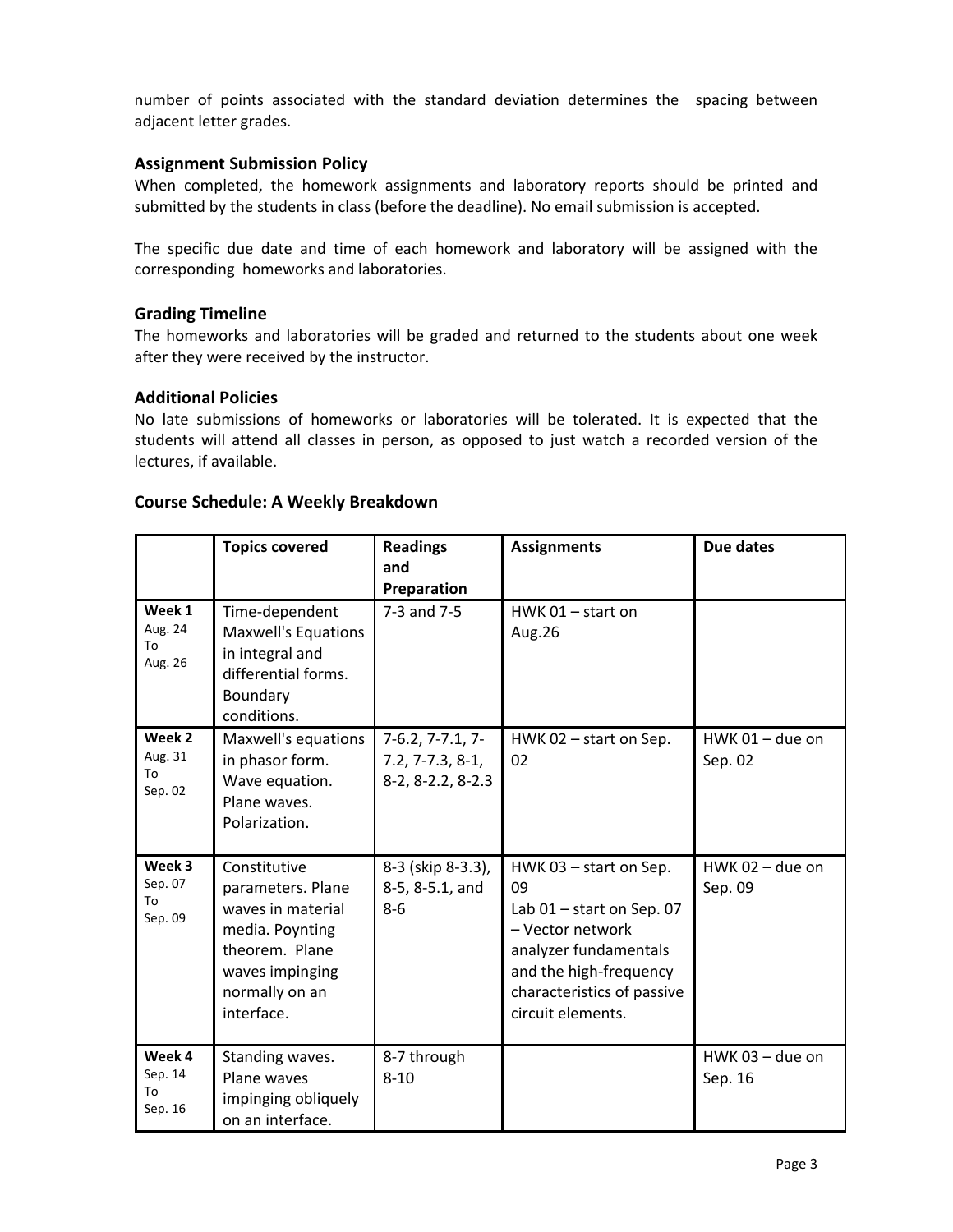| Week 5<br>Sep. 21<br>To<br>Sep. 23         | Important cases of<br>oblique incidence.<br><b>Transmission lines</b><br>(telegrapher's<br>equation). | 9-1, 9-3, and 9-<br>3.1        | <b>HWK04</b><br>LAB 02 - start on Sep. 21<br>- Parameters and<br>characteristics of high-<br>frequency transmission<br>lines.                 | Lab $01$ – due on<br>Sep. 21           |
|--------------------------------------------|-------------------------------------------------------------------------------------------------------|--------------------------------|-----------------------------------------------------------------------------------------------------------------------------------------------|----------------------------------------|
| Week 6<br>Sep. 28<br>to<br>Sep. 30         | <b>Transmission lines</b><br>(Maxwell's<br>equations).                                                | $9 - 3.2$                      | Midterm I-Sep. 30<br>(Thursday)                                                                                                               | HWK 04 - due on<br>Sep. 28 (Tuesday)   |
| Week 7<br>Oct. 05<br>to<br>Oct. 07         | <b>Transmission line</b><br>parameters and<br>circuits.                                               | $9-3.2, 9-3.3,$<br>and $9-4$   | <b>HWK 05</b><br>LAB 03 - start on Oct. 05<br>- Scattering parameters<br>and wave characteristics<br>of high-frequency<br>transmission lines. | Lab $02$ – due on<br>Oct. 05           |
| Week 8<br>Oct. 12<br>to<br>Oct. 14         | Transients in<br>transmission lines.                                                                  | $9 - 5$                        |                                                                                                                                               | HWK 05 - due on<br>Oct. 12 (Tuesday)   |
| Week 9<br>Oct. 19<br>To<br>Oct. 21         | Smith chart.                                                                                          | 9-6 and 9-7                    | <b>HWK06</b><br>LAB 04 - start on Oct. 19<br>- Smith Chart and<br>impedance matching.                                                         | Lab 03 - due on Oct.<br>19             |
| Week 10<br>Oct. 26<br>to<br>Oct. 28        | Electromagnetic<br>radiation.                                                                         | 11-1 and 11-2                  |                                                                                                                                               | HWK 06 - due on<br>Oct. 26 (Tuesday)   |
| Week 11<br>Nov. 02<br>to<br>Nov. 04        | Antenna<br>parameters. Linear<br>antennas.                                                            | 11-3 and 11-4<br>(skip 11-4.2) | Midterm II - Nov. 04<br>(Thursday)<br>LAB 05 - start on Nov.<br>02 - Transmission lines in<br>the time domain.                                | Lab $04$ – due on<br>Nov. 02 (Tuesday) |
| Week 12<br>Nov. 09<br>to<br>Nov. 11        | Antenna coupling.<br>Antenna<br>impedance.                                                            | $11-6.1$                       | <b>HWK 07</b>                                                                                                                                 |                                        |
| Week 13<br>Nov. 16<br>to<br><b>Nov. 18</b> | Receiving antennas.<br>Friis' formula.                                                                | Chap. 11-6.2 and<br>$11-6.7$   | <b>HWK 10</b><br>LAB 06: Start on Nov. 16<br>- Antennas in<br>transmission.                                                                   | Lab 05 - due on<br>Nov. 16 (Tuesday)   |
| Week 14<br>Nov. 23<br>to<br>Nov. 25        | Metal wall<br>waveguides.                                                                             | 10-1 through<br>$10-2.3$       | <b>HWK08</b>                                                                                                                                  | HWK 07 - due on<br>Nov. 23 (Tuesday)   |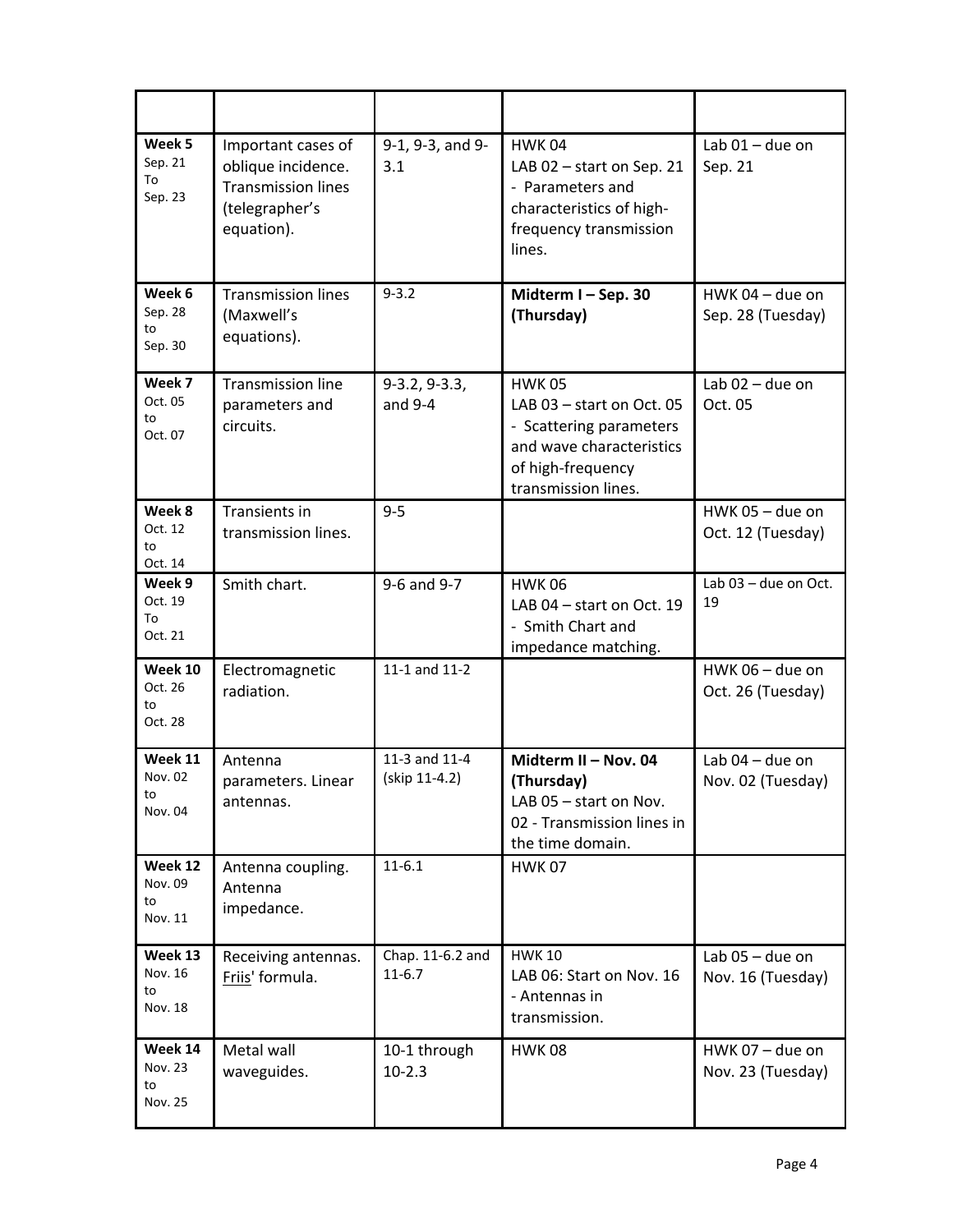| Week 15<br>Nov. 30<br>to<br>Dec. 02 | Metal wall<br>waveguides. | 10-4, skip 10-<br>4.4 | LAB 07: Start on Nov. 30<br>- Antennas in reception.                                                                                            | Lab $06 -$ due on<br>Nov. 30 (Tuesday)                                         |
|-------------------------------------|---------------------------|-----------------------|-------------------------------------------------------------------------------------------------------------------------------------------------|--------------------------------------------------------------------------------|
| <b>FINAL</b><br><b>EXAM</b>         | All material              |                       | Tuesday, December 14,<br>16:30 - 18:30 o'clock.<br>Refer to the final exam<br>schedule in the USC<br>Schedule of Classes at<br>classes.usc.edu. | Lab $07 -$ due on<br>Dec. 06 (Monday)<br>$HWK$ 08 – due on<br>Dec. 06 (Monday) |

### **Statement on Academic Conduct and Support Systems**

#### **Academic Conduct:**

Plagiarism – presenting someone else's ideas as your own, either verbatim or recast in your own words – is a serious academic offense with serious consequences. Please familiarize yourself with the discussion of plagiarism in SCampus in Part B, Section 11, "Behavior Violating University Standards" policy.usc.edu/scampus‐part‐b. Other forms of academic dishonesty are equally unacceptable. See additional information in SCampus and university policies on scientific misconduct, policy.usc.edu/scientificmisconduct.

#### **Support Systems:**

*Counseling and Mental Health ‐ (213) 740‐9355 – 24/7 on call* 

studenthealth.usc.edu/counseling

Free and confidential mental health treatment for students, including short-term psychotherapy, group counseling, stress fitness workshops, and crisis intervention.

*National Suicide Prevention Lifeline ‐ 1 (800) 273‐8255 – 24/7 on call* 

suicidepreventionlifeline.org

Free and confidential emotional support to people in suicidal crisis or emotional distress 24 hours a day, 7 days a week.

*Relationship and Sexual Violence Prevention Services (RSVP) ‐ (213) 740‐9355(WELL), press "0" after hours – 24/7 on call* 

studenthealth.usc.edu/sexual‐assault

Free and confidential therapy services, workshops, and training for situations related to gender‐based harm.

#### *Office of Equity and Diversity (OED) ‐ (213) 740‐5086 | Title IX – (213) 821‐8298*  equity.usc.edu, titleix.usc.edu

Information about how to get help or help someone affected by harassment or discrimination, rights of protected classes, reporting options, and additional resources for students, faculty, staff, visitors, and applicants.

*Reporting Incidents of Bias or Harassment ‐ (213) 740‐5086 or (213) 821‐8298*  usc-advocate.symplicity.com/care\_report

Avenue to report incidents of bias, hate crimes, and microaggressions to the Office of Equity and Diversity |Title IX for appropriate investigation, supportive measures, and response.